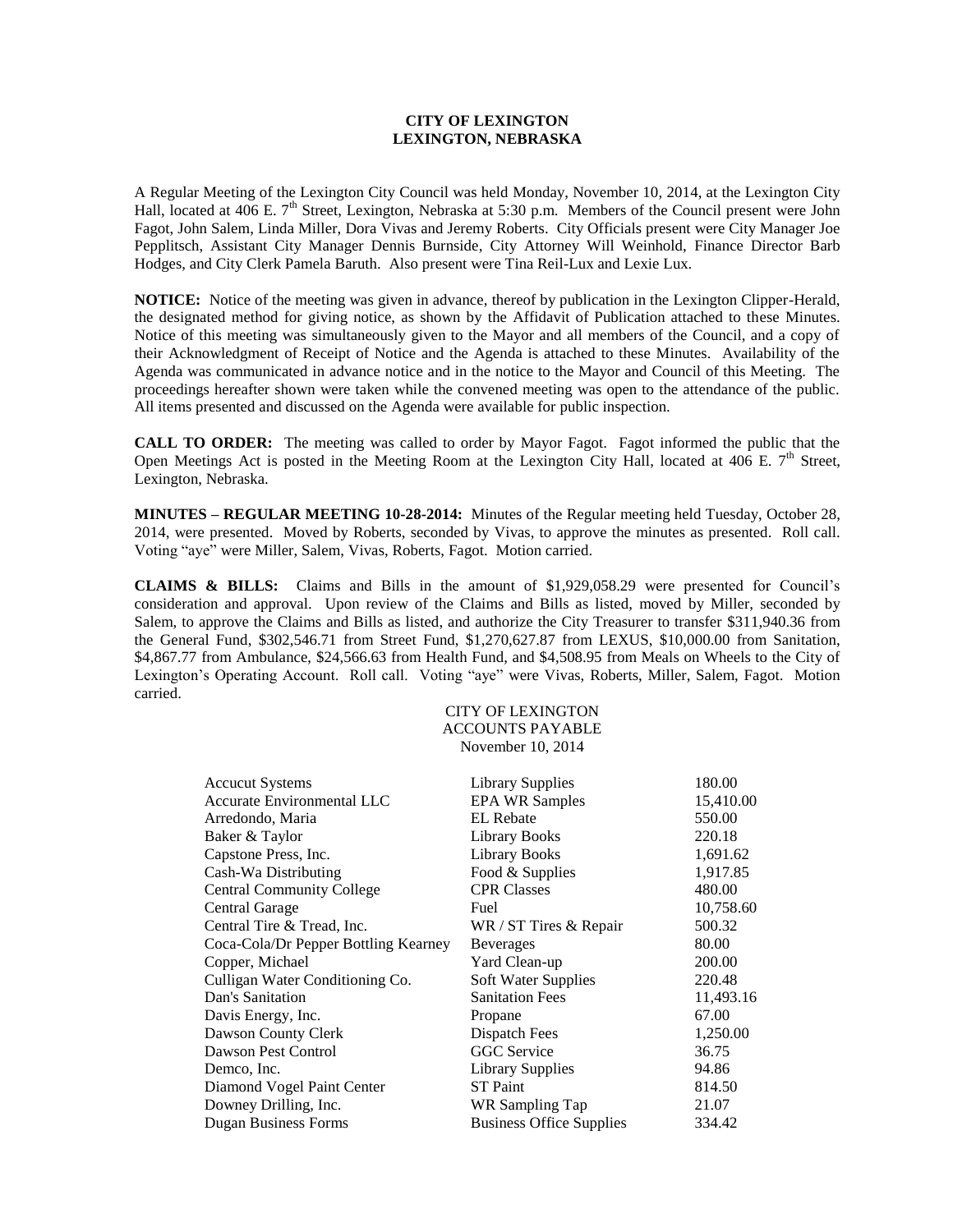| <b>Eakes Office Solutions</b>          | <b>ST Copies</b>                           | 90.64      |
|----------------------------------------|--------------------------------------------|------------|
| Electrical Engineering & Equipment Co. | <b>WWTP Supplies</b>                       | 320.40     |
| <b>Express Laundry</b>                 | Rug Service                                | 320.59     |
| Fagot Refrigeration & Electric, Inc.   | Libr/LFAC/DCOC/Opt PK Reps                 | 1,100.65   |
| Fastenal                               | <b>ST Supplies</b>                         | 144.73     |
| FYR-TEK, Inc.                          | Amb-Helicopter Zone Kit/Plug               | 1,372.59   |
| Gale/Cengage Learning                  | <b>Library Books</b>                       | 539.09     |
| Game Time                              | Plum Creek Pk Playground Equip             | 51,053.33  |
| <b>Health Claims Fund</b>              | Claims                                     | 24,491.63  |
| Hiland Dairy Foods Company, LLC        | <b>Beverages</b>                           | 204.52     |
| Holbein, Dahlas                        | Lawn Care                                  | 440.00     |
| <b>Ingram Library Services</b>         | <b>Library Books</b>                       | 105.39     |
| Intellicom Computer Consulting, Inc.   | Monthly Billing / Email Help               | 1,195.00   |
| JEO Consulting Group, Inc.             | Plum Creek Park Lake Restoration 26,430.00 |            |
| Jones Plumbing & Heating, Inc.         | Repairs/Winterizing                        | 1,163.50   |
| Kelly Supply Co.                       | <b>WWTP Supplies</b>                       | 15.08      |
| Kids Reference Company, Inc.           | <b>Library Books</b>                       | 102.77     |
| Landmark Title & Escrow, Inc.          | Land Purchase from NPPD                    | 26,215.25  |
| Lexington, City of - General Fund      | <b>Quarter Franchise Fees</b>              | 235,000.00 |
| Lexington Animal Clinic                | Animal Care                                | 1,425.76   |
| Lexington Health Fund                  | Self-funding                               | 47,559.78  |
| Lexington Newspapers, Inc.             | Publications                               | 247.05     |
| <b>Lexington Postmaster</b>            | <b>GGC</b> Postage                         | 165.00     |
| Lexington Public Schools               | CDBG / Majestic Theater                    | 13,710.00  |
| Lexington, City of                     | <b>Franchise Fees</b>                      | 77.93      |
| Matheson Tri-Gas, Inc.                 | Oxygen Supplies                            | 72.52      |
| Mead Lumber & Rental-Lexington         | Rec/Dev Svcs/WWTP Supplies                 | 65.91      |
| Meritain Health                        | <b>Health Premium</b>                      | 20,717.98  |
| Mid-American Research Chemical         | <b>ST</b> Supplies                         | 177.54     |
| Midland Scientific, Inc.               | <b>WWTP Testing Supplies</b>               | 1,472.26   |
| <b>Midwest Connect</b>                 | Mail machine                               | 6,409.30   |
| <b>Morris Press</b>                    | <b>GGC</b> Supplies                        | 244.00     |
| Nebraska Amateur Softball Association  | <b>State Softball Bids</b>                 | 175.00     |
| NE City/County Management Assn         | Membership Dues                            | 100.00     |
| Nebraska Department of Revenue         | Sales & Use Tax                            | 48,069.37  |
| Nebraska Environmental Products        | <b>ST Snow Blower</b>                      | 99,730.00  |
| NE Law Enforcement Training Center     | Lodging/Pol Supervision School             | 60.00      |
| Nebraska Library Commission            | <b>Library Online Class</b>                | 10.00      |
| Nebraska Public Power District         | <b>Power Purchase</b>                      | 850,678.55 |
| NebraskaLink                           | City / Library Service                     | 395.00     |
| NE Recreation & Park Association       | Membership Dues / Workshop                 | 90.00      |
| One Call Concepts, Inc.                | Locates                                    | 81.45      |
| <b>Overton Community Center</b>        | Meals on Wheels                            | 100.00     |
| Police Chiefs Association of Nebraska  | Membership Dues                            | 50.00      |
| Portellio, Abbigale                    | EL Refund                                  | 300.00     |
| Principal                              | Dental Premium                             | 2,781.88   |
| QiSoft                                 | <b>Police Online Access</b>                | 650.00     |
| <b>Rasmussen Mechanical Services</b>   | Library Maintenance Fee                    | 1,193.00   |
| Resource Management Co., Inc.          | Junk Tire Pick up                          | 349.50     |
| Reutlinger, Chad                       | <b>EL</b> Rebate                           | 1,050.00   |
| Rose Equipment, Inc.                   | <b>ST Sweeper</b>                          | 172,872.50 |
| S & W Auto Parts, Inc.                 | WWTP / Cem / Police Supplies               | 121.77     |
| S and D Contractors                    | Yard Clean-up                              | 200.00     |
| Saunders, Kendra A.                    | <b>UTL Refund</b>                          | 105.12     |
| Service Master of Mid Nebraska         | <b>Cleaning Service</b>                    | 4,272.87   |
| Sirchie Fingerprint Laboratories       | Police Supplies                            | 36.45      |
| Source Gas, LLC                        | Gas Service                                | 1,497.65   |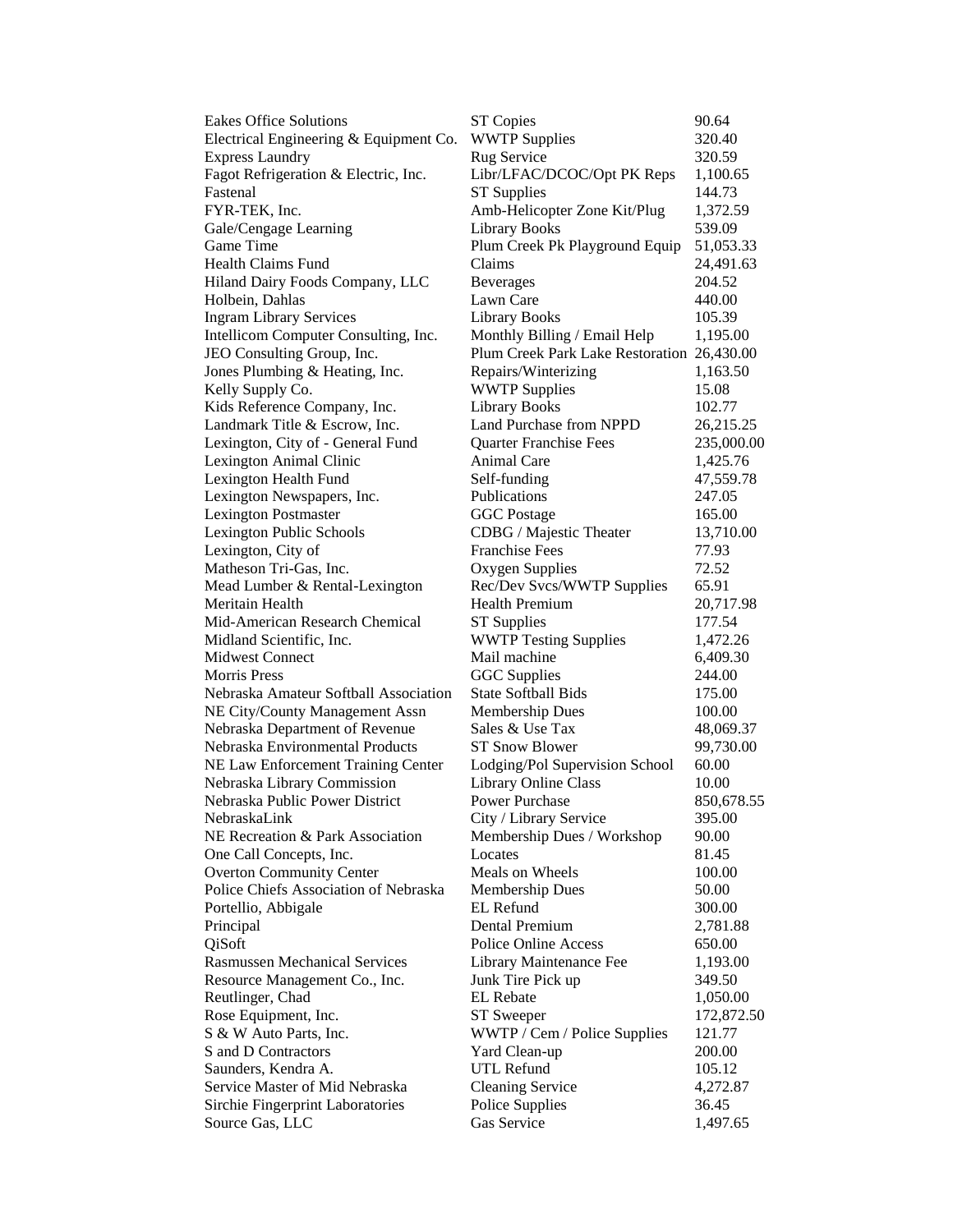| <b>Standard Life</b>                   | Life Premium                         | 714.09     |
|----------------------------------------|--------------------------------------|------------|
| <b>Statewide Collections LLC</b>       | <b>Collection Fee</b>                | 733.99     |
| <b>Storey Kenworthy/Matt Parrott</b>   | <b>Business Office Supplies</b>      | 182.85     |
| T & R Service Company                  | <b>Transformer Disposal</b>          | 942.00     |
| T. L. Sund Constructors Rec            | Maintenance Bldg                     | 20,051.50  |
| T. O. Haas Tire & Service              | Wheel Bearings / Tires               | 953.75     |
| <b>Taste of Home Books</b>             | <b>Library Book</b>                  | 31.98      |
| Thompson Co., The                      | Food & Supplies                      | 1,278.87   |
| <b>Titan Access Account</b>            | Fire Dept Vehicle Svc/ST Repair      | 1,499.77   |
| <b>Total Lawn Care</b>                 | <b>LFAC Lawn Care</b>                | 1,265.00   |
| Tri-City Tribune                       | Publication                          | 111.38     |
| Tyler Technologies, Inc.               | Maintenance Fee                      | 84.70      |
| Unisan Nebraska LLC                    | Rec Supplies                         | 69.47      |
| Village Uniform                        | <b>GGC</b> Supplies                  | 147.84     |
| VSP / Vision Service Plan              | Vision Premium                       | 652.11     |
| WPCI                                   | Policy Update                        | 75.00      |
| Walmart                                | Supplies                             | 538.43     |
| <b>Ward Laboratories</b>               | <b>WR</b> Testing                    | 77.00      |
| Wesco Receivables Corp.                | LED ST Light Heads                   | 40,250.00  |
| <b>Alamar Uniforms</b>                 | Police Uniform Expense               | 137.88     |
| Central Tire & Tread, Inc.             | Tire Repair                          | 45.00      |
| Copper, Michael                        | Yard Clean-up                        | 100.00     |
| Dawson Pest Control                    | Fire Dept / DCOC Service             | 122.85     |
| Dawson Public Power                    | <b>Power Purchase</b>                | 495.72     |
| <b>EMS Billing Service</b>             | <b>Ambulance Billing</b>             | 2,722.41   |
| <b>Eustis Body Shop</b>                | Police Vehicle Repair                | 5,617.45   |
| Fagot Refrigeration and Electric, Inc. | Traffic Light / GGC Repairs          | 307.65     |
| <b>Fastenal Company</b>                | EL Meter / WR Supplies               | 313.44     |
| Frank's Auto Repair                    | ST Vehicle Repair                    | 88.78      |
| Great Western Bank-City Petty Cash     | Mileage / Postage / Meal             | 58.05      |
| <b>Hach Company</b>                    | <b>WWTP Testing Supplies</b>         | 754.87     |
| <b>Ingram Library Services</b>         | <b>Library Books</b>                 | 71.52      |
| John Deere Financial                   | Cemetery Mower Repair                | 724.03     |
| Jones Plumbing & Heating, Inc.         | <b>WR Dept Supplies</b>              | 117.87     |
| Lexington Area Solid Waste Agency      | Landfill                             | 717.12     |
| Lexington Regional Health Center       | Ambulance Misc Laundry               | 155.00     |
| Lexington City Payroll Account         |                                      |            |
| Payroll                                | Wages                                | 124,963.10 |
| Social Security                        | Employer Portion / FICA Med          | 9,256.70   |
| Union Bank & Trust                     | <b>Employer Portion / Pension</b>    | 4,199.40   |
| Union Bank & Trust                     | Police Pension                       | 2,222.51   |
| <b>ICMA</b>                            | <b>City Manager Pension</b>          | 841.84     |
| Menards-Kearney                        | <b>Fire Dept Supplies</b>            | 54.97      |
| Mid-State Units                        | Rental                               | 820.00     |
| Miller & Associates                    | <b>WWTP Support Facility Bldg PJ</b> | 115.00     |
| Nebraska Tech & Telecommunications     | Telephone Service                    | 1,142.38   |
| O'Hara Lindsay and Associates, Inc.    | <b>Lobbying Services</b>             | 1,000.00   |
| Platte Valley Auto Mart                | Police Vehicles Svc/Rep              | 767.05     |
| Plum Creek Market Place                | <b>GGC</b> Food                      | 86.22      |
| Quality Inn & Suites                   | Fire Dept Conference                 | 1,586.91   |
| Team Detail & Quicklube                | Police Uniform Expense               | 19.00      |
| Thalman, Julie                         | <b>Cleaning Service</b>              | 160.00     |
| <b>Titan Access Account</b>            | Fire Dept/WWTP Svc/Rep               | 5,556.66   |
| Walmart                                | Supplies                             | 77.57      |
| Ward Laboratories, Inc.                | <b>WR</b> Testing                    | 38.50      |
|                                        |                                      |            |

TOTAL CLAIMS: 1,929,058.29